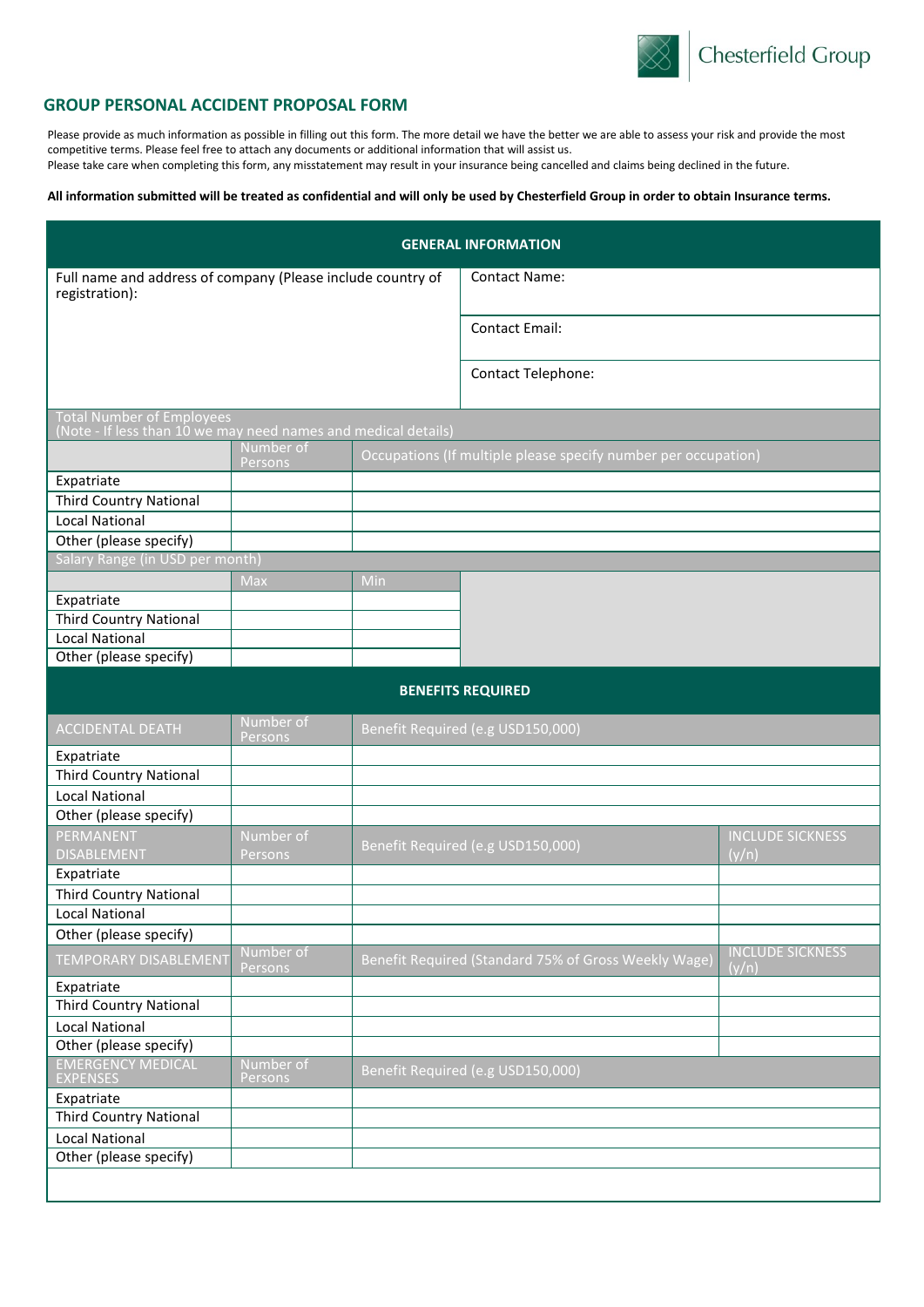

# **GROUP PERSONAL ACCIDENT PROPOSAL FORM**

| <b>ADDITIONAL INFORMATION</b>                                                                 |
|-----------------------------------------------------------------------------------------------|
| In which country are you based, and in what location(s)?                                      |
|                                                                                               |
|                                                                                               |
| How do your employees travel there?                                                           |
|                                                                                               |
|                                                                                               |
| When there, how do you travel and are your employees guarded?                                 |
|                                                                                               |
| Are employees armed? If so what with?                                                         |
|                                                                                               |
|                                                                                               |
| What type of accommodation will they be staying in?                                           |
|                                                                                               |
|                                                                                               |
| Where will they be working and what is the nature of their work?                              |
|                                                                                               |
| How long will they be spending there?                                                         |
|                                                                                               |
|                                                                                               |
| Previous claims/loss history?                                                                 |
|                                                                                               |
|                                                                                               |
| What are the occupations of the persons to be insured, what duties will they be carrying out? |
|                                                                                               |
|                                                                                               |
|                                                                                               |
|                                                                                               |
| Chesterfield Group<br>5 <sup>th</sup> Floor                                                   |
| 1 Minster Court                                                                               |
| <b>Mincing Lane</b><br>London EC3R 7AA                                                        |
| Tel: +44(0)20 7481 1683                                                                       |
| www.chesterfieldgroup.co.uk                                                                   |
| E-mail: info@chesterfieldgroup.co.uk<br>Chesterfield Insurance Brokers Ltd - Lloyd's Broker   |
| Authorised and regulated by the Financial Conduct Authority                                   |
| Registered in England No.3013489                                                              |